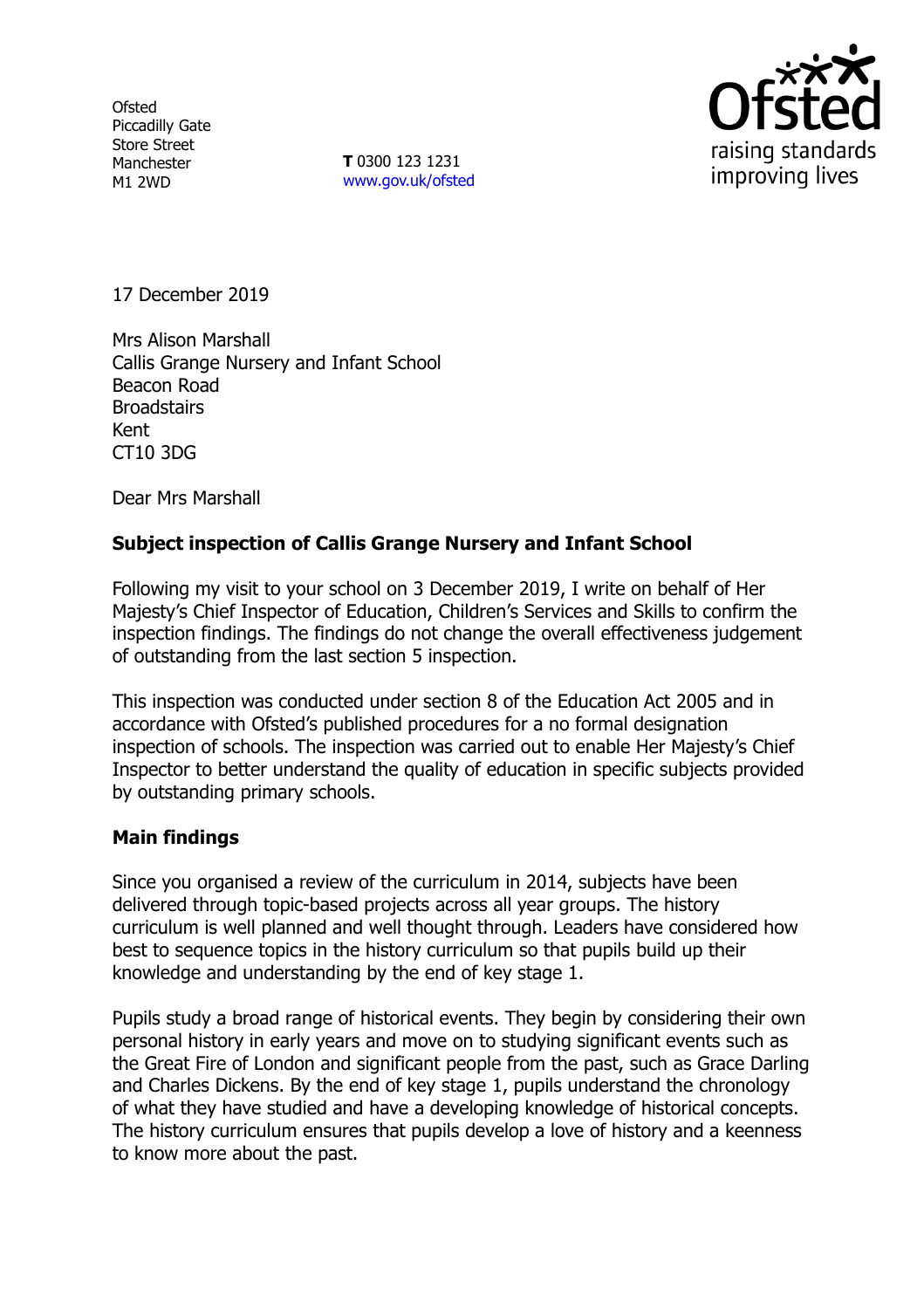

The history subject leader has organised a coherent history curriculum that prepares pupils well for key stage 2. Pupils are enthused by the strong subject knowledge of teachers and the way they explain subject content in age-appropriate ways. For example, in Year 2, pupils understand that King James I and Guy Fawkes had different religions. This helps pupils to understand the causes of Guy Fawkes' actions.

Pupils are excited about studying history. They remember trips that they have been on and outside learning experiences that form part of the curriculum. In Year 1, pupils study aspects of the Victorian era. They enjoy the Victorian 'living history' day where they experience a Victorian washday, Victorian school life and find out about the Victorian seaside. Pupils, and particularly pupils with special educational needs and/or disabilities (SEND), are well supported in lessons. When pupils fall behind in history, they are quickly brought up to speed by well-trained teaching assistants or timely intervention from their teachers.

Leaders are clear about the knowledge that pupils need to learn in each history topic. This ensures that teachers plan to support pupils in learning specific knowledge. Teachers are able to assess how well pupils have remembered knowledge by the end of each history topic. Pupils also make connections across topics. For example, pupils in Year 2 used the knowledge that they remembered from learning about the Victorians in Year 1 to further their understanding of some of Charles Dickens' stories.

Teachers ensure that they provide pupils with demanding work. There are a wide range of interesting activities that encourage pupils to explore past events and extend their understanding of historical concepts such as cause and effect. In the early years, children begin to learn about the past by thinking about their own past and that of their teachers. This helps children to develop their understanding of what has gone before and how it was different to the present. Older pupils extend their thinking by producing extended narratives of the events they have learned about. Teachers help pupils to use timelines and storyboards to understand the sequence of events within a topic. Pupils' understanding of chronology is well developed by the end of Year 2 so that they know where and when the events they have learned about happened.

### **Evidence**

During this visit I met with you, other senior leaders, the subject leader for history and a group of teachers to talk about the history curriculum. I visited lessons in the early years. I met with two groups of pupils to talk about their learning in history. I evaluated work in pupils' books. I scrutinised curriculum planning.